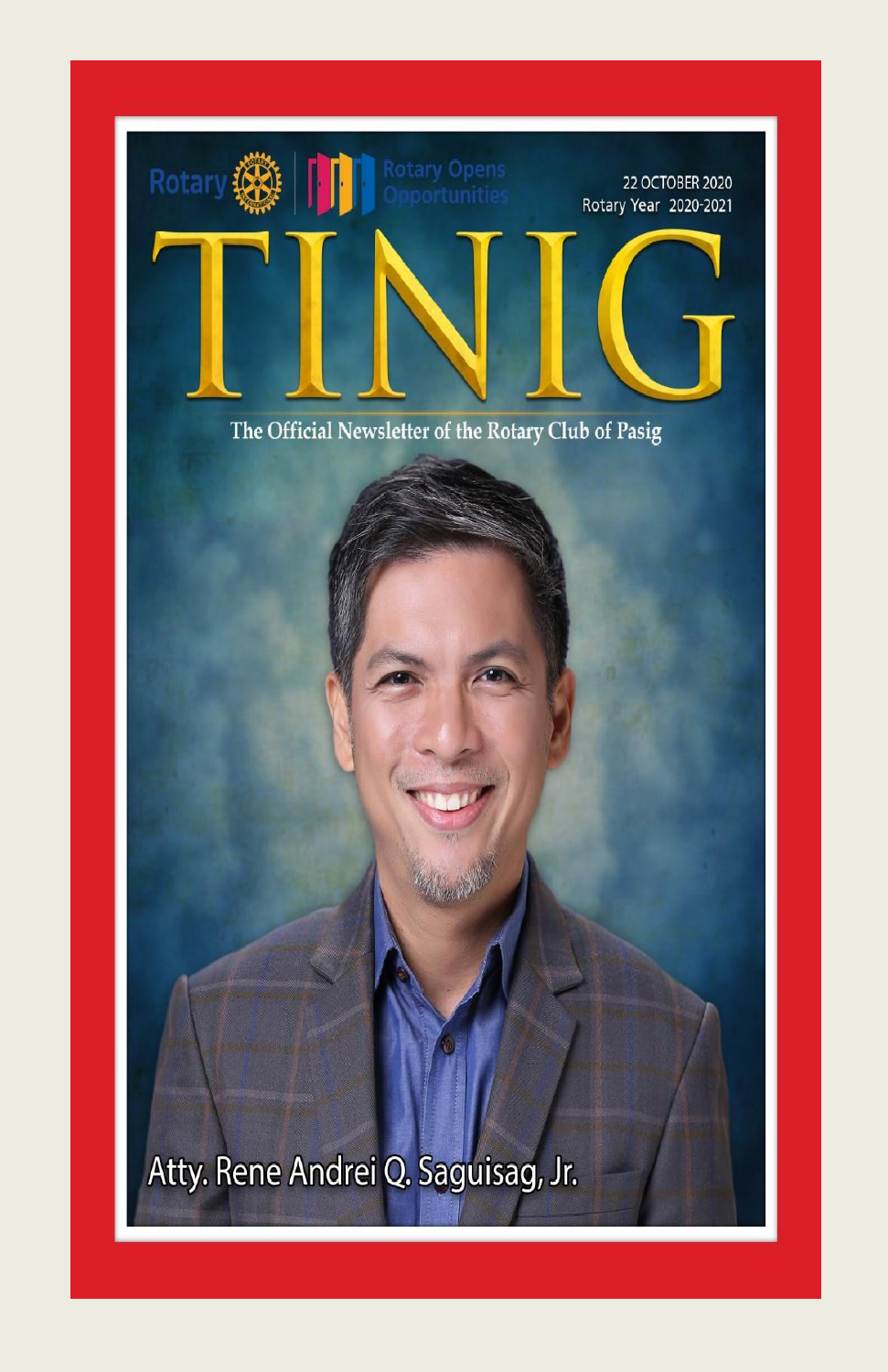



*Tinig Newsletter Constanting Newsletter Constanting Newsletter* **<b>***October 22, 2020* 

# **Today's Programme**

**Virtual Meeting via Zoom October 22, 2020 12:30 – 2:00 PM Pangkat No. 4 Leader PP Rel Gomez**

**Call to Order Pres. RJ Ermita Invocation Rtn. Pal Bolivar National Anthem Rtn. Carlo Doce FOUR-WAY TEST** Rtn. Ping Tan **Introduction of** 

**Visiting Rotarians & Guests PP Bert Albano**

**Community Singing PP Vic Aquino** 

**Wise or Otherwise** 

**President's Time Pres. RJ Ermita** 

**Introduction of**

**Fining Moments Dir/PP Rel Gomez** 

**Guest Speaker Rtn. Alex Lacson** 

## **ATTY. RENE ANDREI Q. SAGUISAG, JR.** *Topic: Effect of Covid 19 on Sports Competition GUEST SPEAKER*

**Open Forum**

**Adjournment Pres. RJ Ermita**

**Dir. James Porter Emcee**

*OCTOBER IS ECONOMIC AND COMMUNITY DEVELOPMENT MONTH*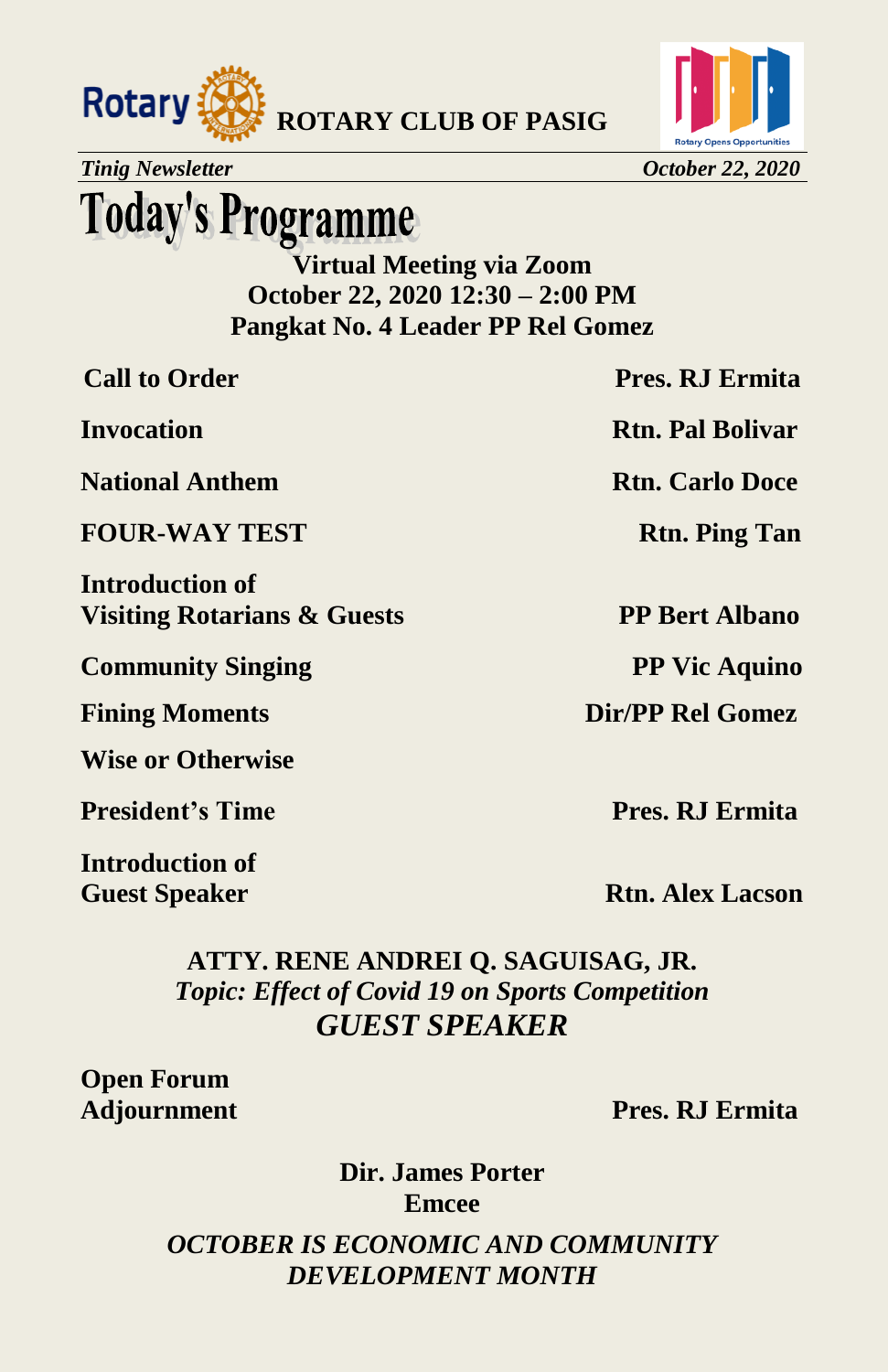



# **Invocation**



Lord, as we gather today as friends and fellows, may you bless our gathering. Grant us, too, your gift of Wisdom that we may learn today from each other, most especially from our invited speaker. We ask this through Christ our Lord.

Con the Way The March The Way ? Contact The Way

**Amen.**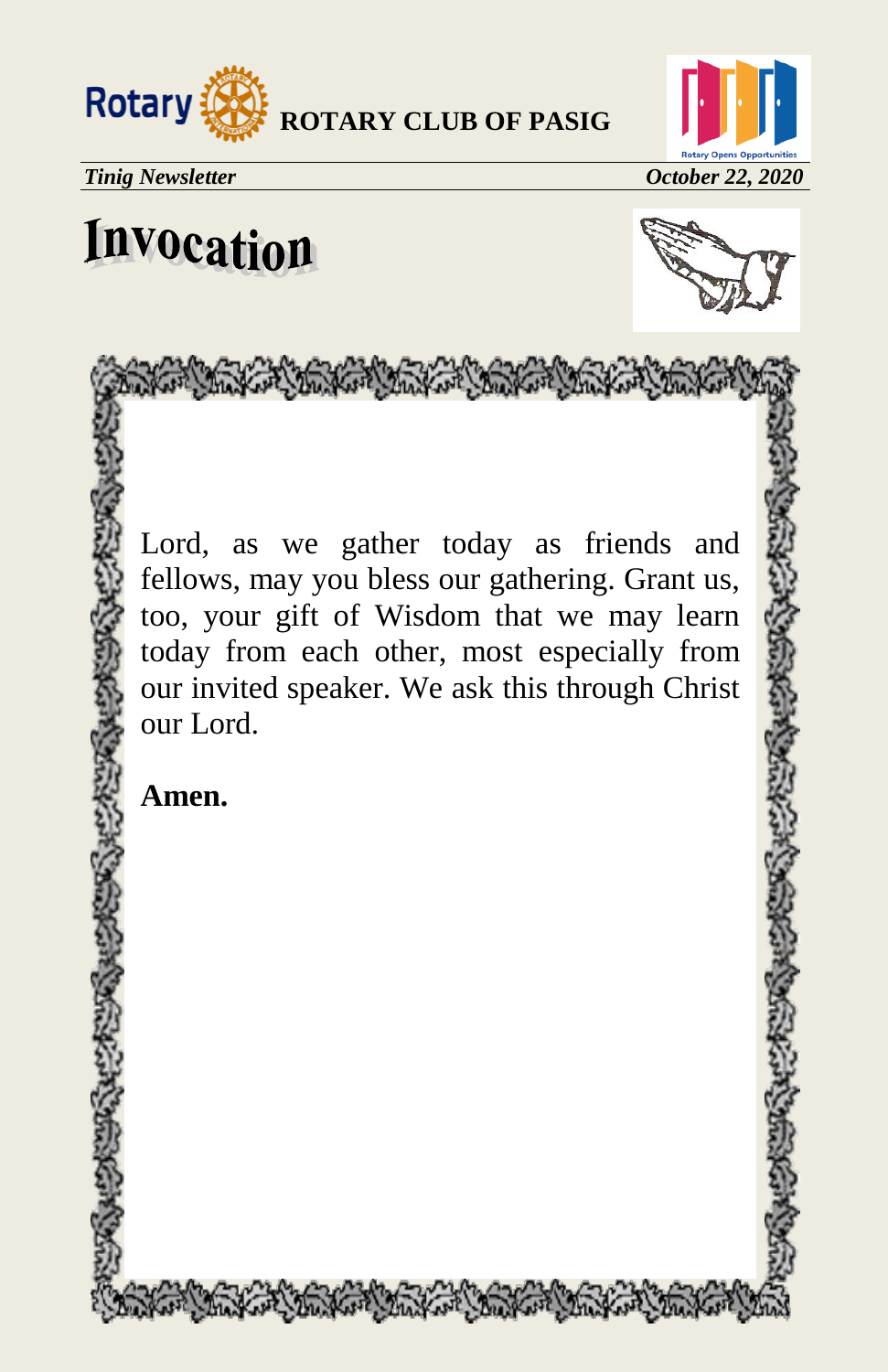



# THE FOUR-WAY TEST

## **of the things we think, say or do:**

- 1. Is it the **TRUTH?**
- 2. Is it **FAIR** to all concerned**?**
- 3. Will it build **GOODWILL** and **BETTER FRIENDSHIPS?**
- 4. Will it be **BENEFICIAL** to all concerned**?**

# **Object of Rotary**

The Object of Rotary is to encourage and foster the ideal of service as a basis of worthy enterprise and, in particular, to encourage and foster:

| <b>First</b>   | development of acquaintance<br>The The<br>as<br>an<br>opportunity for Service;                                                                                                                                 |
|----------------|----------------------------------------------------------------------------------------------------------------------------------------------------------------------------------------------------------------|
| <b>Second:</b> | High Ethical standards in business and professions;<br>the Recognition of the worthiness of all useful<br>occupations; and the dignifying of each Rotarian's<br>occupation as an opportunity to serve society; |
| Third:         | The application of the ideal of service in each<br>Rotarian's personal, business and community life;                                                                                                           |
| <b>Fourth:</b> | The advancement of international understanding,<br>goodwill, and peace through a world fellowship of<br>business and professional persons united in the ideal<br>of service.                                   |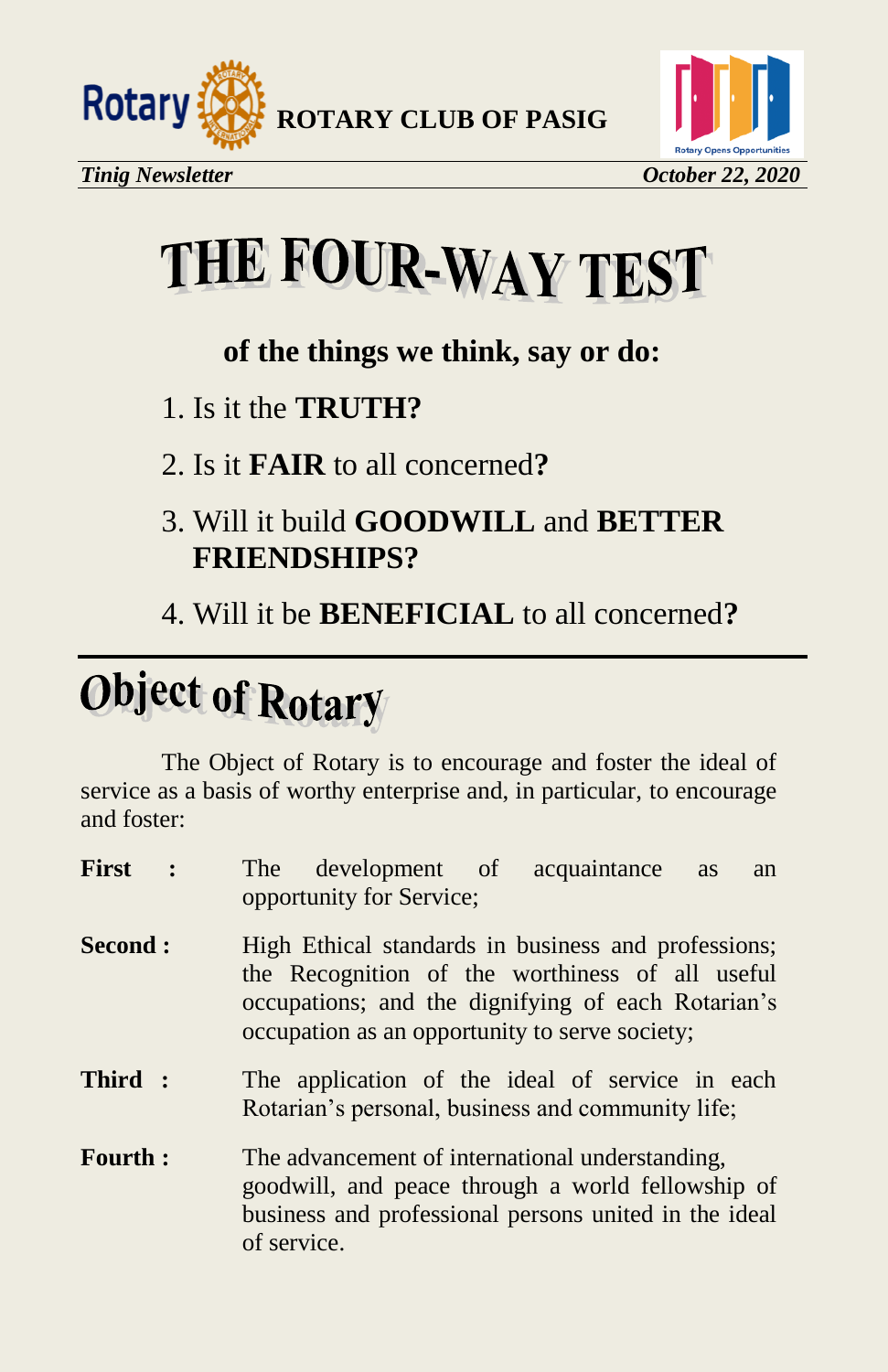





**It's Now Or Never** *By Elvis Presley*

It's now or never, Come hold me tight Kiss me my darling, Be mine tonight Tomorrow will be too late, It's now or never My love won't wait.

When I first saw you With your smile so tender My heart was captured, My soul surrendered I'd spend a lifetime Waiting for the right time Now that your near The time is here at last.

It's now or never, Come hold me tight Kiss me my darling, Be mine tonight Tomorrow will be too late, It's now or never My love won't wait.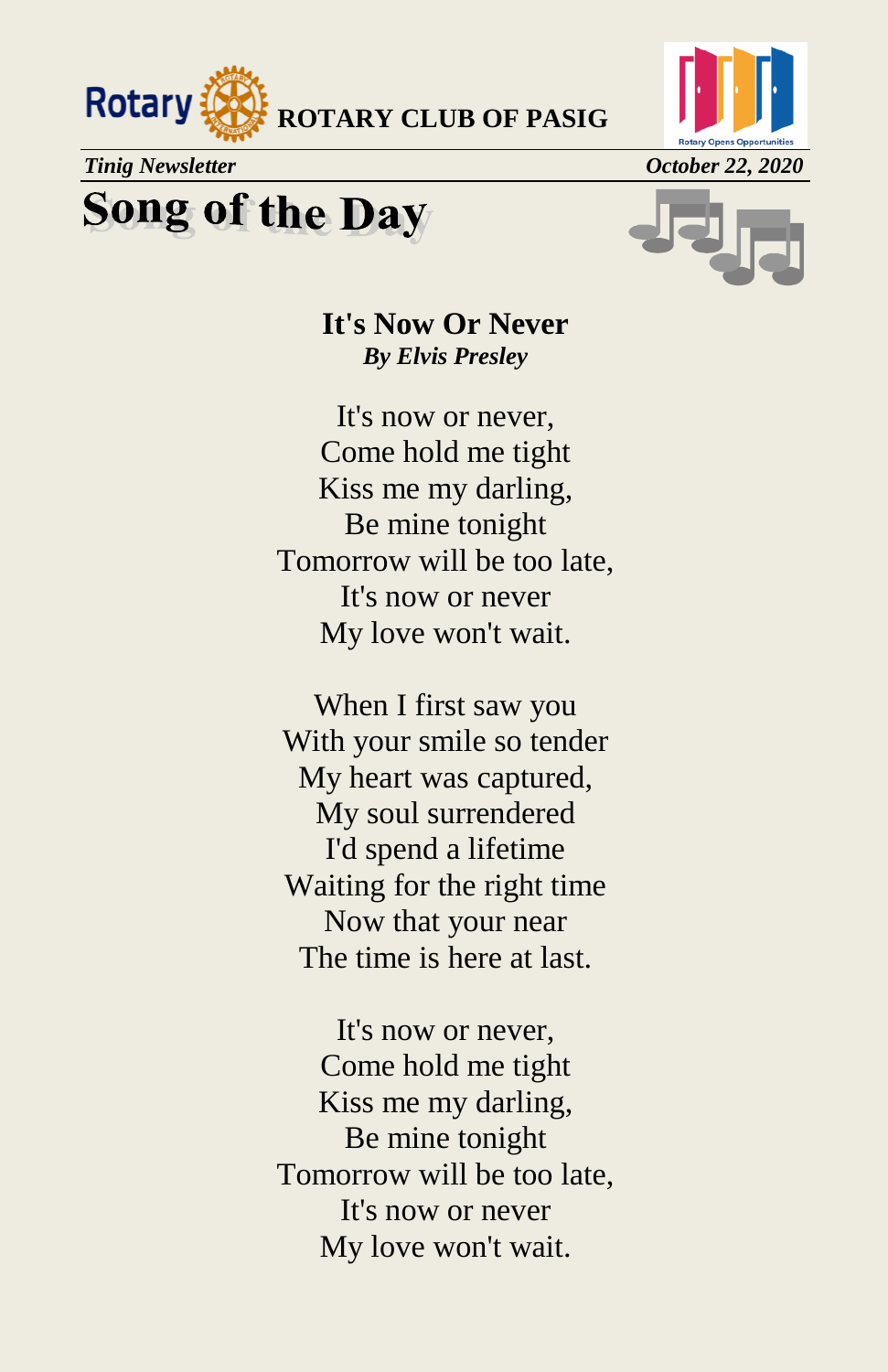



## **Song of the Day**

*Continuation 1.* 



Just like a willow, We would cry an ocean If we lost true love And sweet devotion

Your lips excite me, Let your arms invite me For who knows when We'll meet again this way

It's now or never, Come hold me tight Kiss me my darling, Be mine tonight Tomorrow will be too late, It's now or never My love won't wait.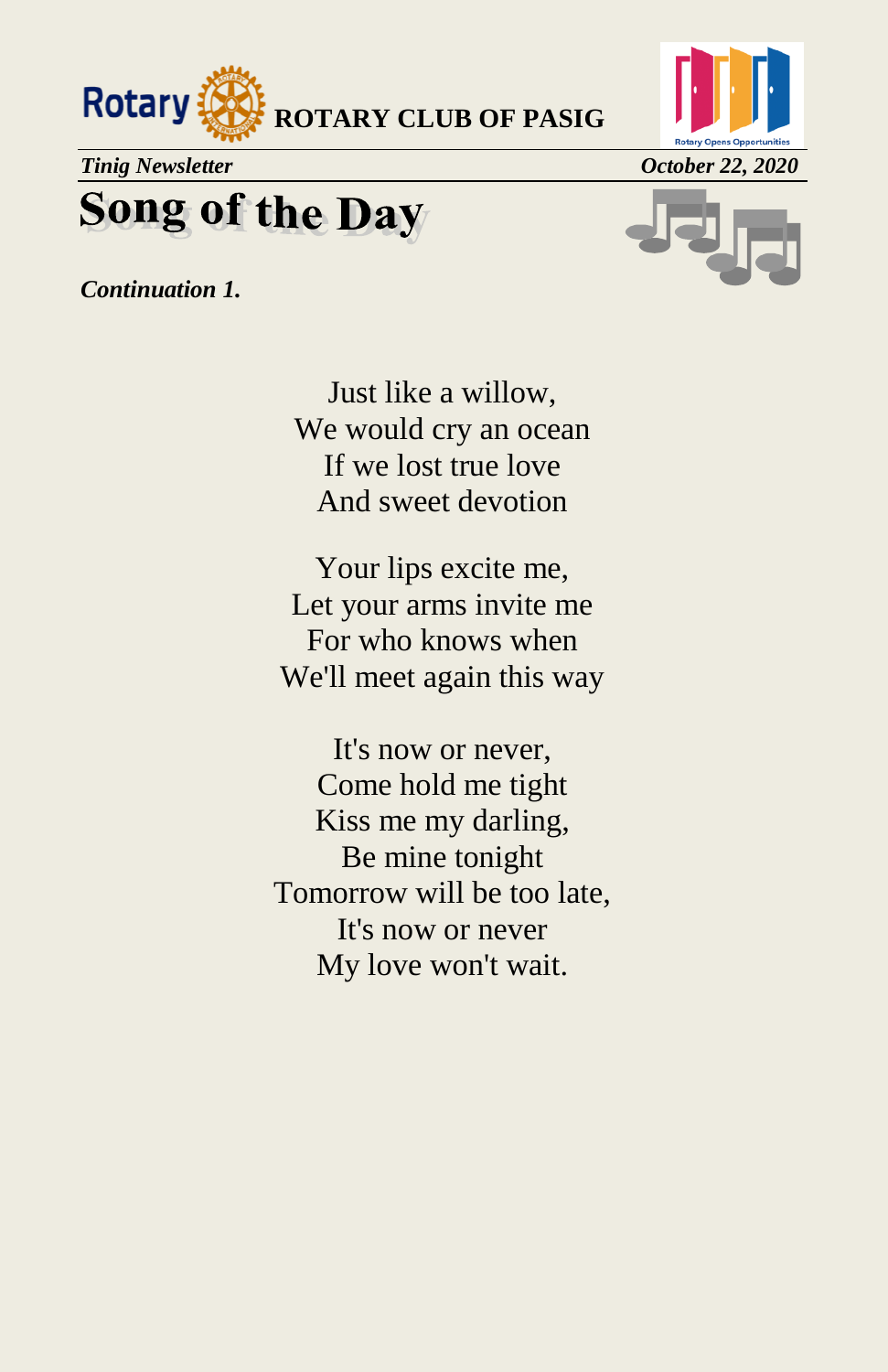



## **From the President**

**Pres. RJ Ermita**



Good afternoon Fellow Pasig Rotarians!

Last night we had the privilege of attending an international webinar organized by Rotary Districts in the Philippines to report and discuss the Polio Eradication efforts worldwide. We got a glimpse of the history, Philippine situation and international projects to address it. I was surprised to learn that this project was launched in the Philippines. PRID Raffy had the privilege of sharing his tribute to Past RI President Mat Caparas who started the International effort on Polio Eradication. Congratulations PRID Raffy for a touching and memorable message.

The polio project is a very good example of how small individual contributions, when consolidated into one, can have a significant impact on a global scale. The Rotary network of clubs worldwide and organizational infrastructure makes this possible.

Thank you to all the Rotarians, family and friends who registered in the Takbo Kontra Polio run event this weekend. I was surprised to see several of our members gear up for the 21k run category. Overall we have 30 participants running in all the categories. It's a perfect way to help in the Polio drive and to stay healthy as well.

Thank you! On the  $50<sup>th</sup>$  year of the SIGNIFICANT Rotary Club of Pasig, we remain….

Truly yours,

RJ H. Ermita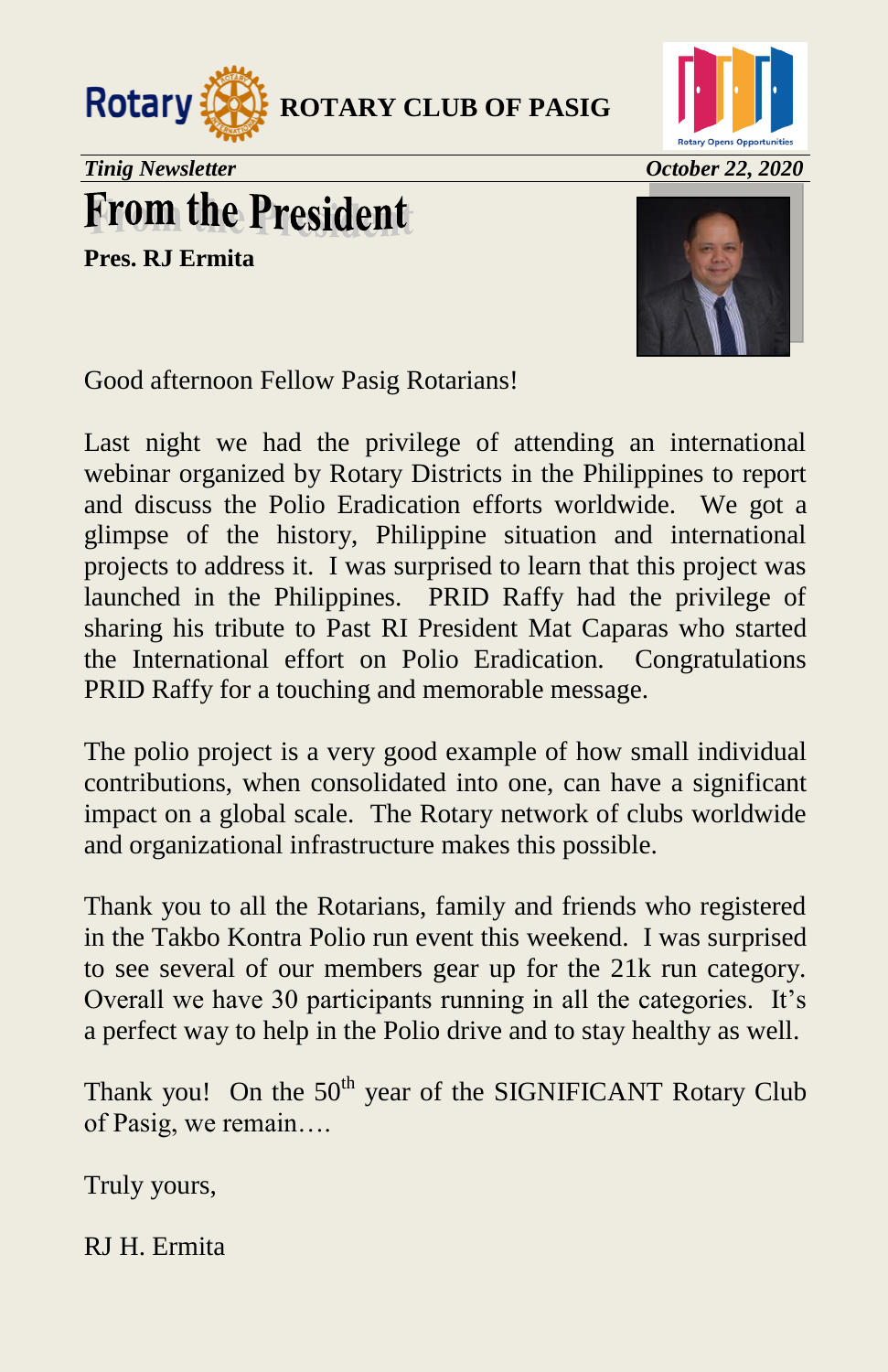



## **Rotary Notes PP Benny P. De Guzman**



This is too long habits before must all be changed altogether. It is the start, for most of the 1/3 or so more seniors in our club to either go on exercise or entertain all the pains you can think of. The others who feel lucky should remember, *tatanda din kayo.*

I must apologize to PP Peter as I got a funny text called Joy With Words which is the forte of Peter in his Tidbits. I am not even sure if he wrote this before. What is an Oxymoron. It is defined as a phrase in which two words of opposite meanings are brought *toge*ther. And, here are some funny Oxymoron 1. Found Missing 2. Open Secret 3. Small Crowd 4. Act Naturally 5. Clearly Misunderstood 6. Fully Empty 7. Pretty Ugly 8. Seriously Funny 9. Only Choice 10. Original Copies 11. Exact Estimate 12. Tragic Comedy 13. Foolish Wisdom 14. Liquid *G*as *and* 15. *t*he mother of all Oxymoron is: Happily Married. Webster has a funny *name* too. Calling this Oxymoron which emphasizes the two ending syllables – MORON.

The *worldwide p*andemic will rob all the Rotary Clubs the vaunted Rotary fellowship as EGClubs and zoom meetings will be the mod*i* and members will not have the real chance to interact. Even the zoom meetings for our club that will be a entry point for others to rejoin even on limited basis did *get* the desired response.

Earlier this week was the 76<sup>th</sup> Anniversary of the *return*, as promise*d* of Gen MacArthur in Palo, Leyte. PP Topax was less than two weeks old then. It is not true then that he was a *posthumous* child as his father was yet to get his *h*eroic death in the *lib*eration of the American *internees* in *US*T. *A*t best, it was *post p*artum? Whatever that means. In less than 100 days *after*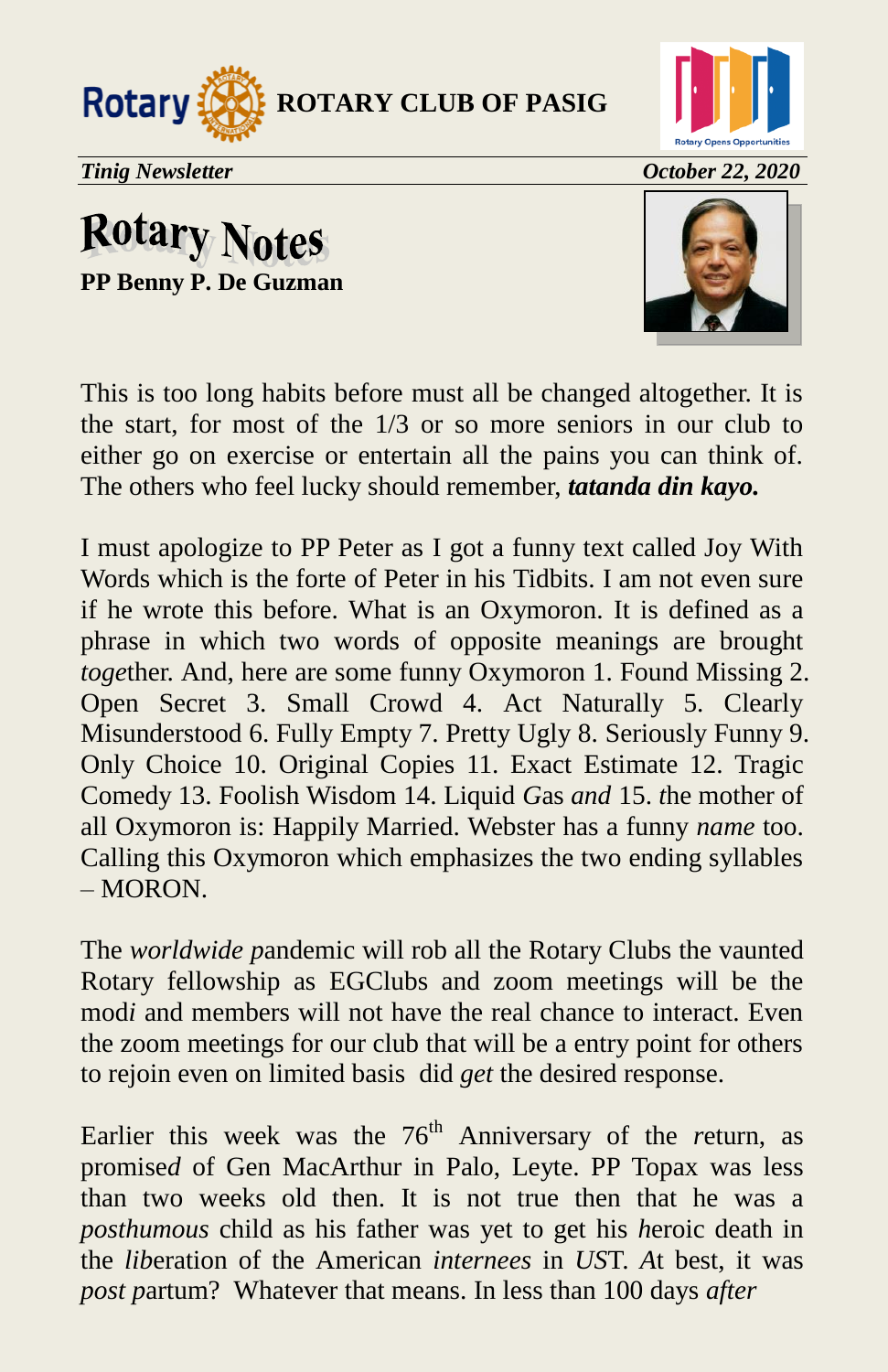



**Rotary Notes PP Benny P. De Guzman**  *Continuation 1.* 

MacArthur returned was the devastation of the City of Manila ranked as the third battered city of World War II. Our deaths in the city was about 100,000 and the twin *a*tom boom*ed* cities of Japan had only more than 5,000 more casualties. *Kaya* **pag** *kumapit ka sa* America *mas, giba ka.*

Sometimes, the worst of physical pain is no*t* much than the continuing pain of loneliness. It will be a nice fellowship project if we can visit the ball room practice hall of PH Noel in Antipolo *and*  to see the project of Sis Daisy Carmona in their home for the aged. *Baka* it may be a nice place soon *for* our dear relatives as the distance is very near *from* our place anyway.

It is now firm that the government will not allow visit *to our* departed in memorial parks, cemeteries and even memorial crypts. Instead, let us pray to our dear departed *that* they be the ones to visit us and make lives more interesting. Let us adjust.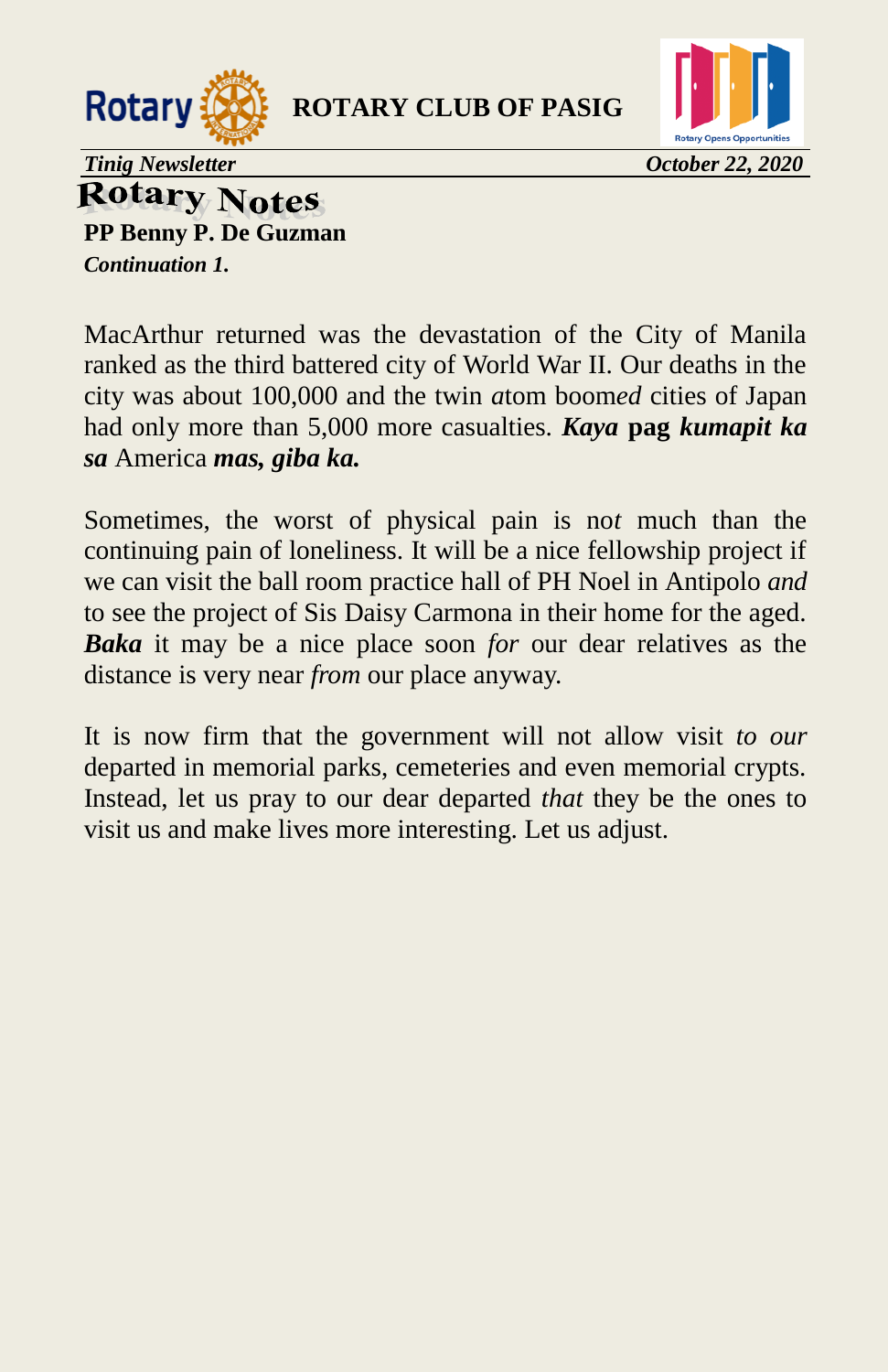



*Tinig Newsletter October 22, 2020* 

**Walking the Avenues PP Jun C. Zafra**



## **NIGERIAN PHYSICIAN DR. TUNJI FUNSHO NAMED ONE OF TIME'S MOST INFLUENTIAL PEOPLE IN THE WORLD.**

FUNSHO HONORED FOR HIS WORK WITH ROTARY INTERNATIONAL TO ERADICATE WILD POLIO IN AFRICA

EVANSTON, Ill. (September 23 , 2020) — TIME named Nigerian physician Dr. Tunji Funsho to the 2020 TIME100, its annual list of the 100 most influential people in the world. The full list and related tributes are now [availablle on TIME.com](https://nam02.safelinks.protection.outlook.com/?url=http%3A%2F%2Fwww.time.com%2Ftime100&data=02%7C01%7CAudrey.Carl%40rotary.org%7Cda826fb5e76c4a9ab30a08d85e68a7eb%7C67b4e0430afd4afb8b94bf96370c8e7f%7C1%7C0%7C637363150886224075&sdata=Z%2FgOYvHQiJhL81IYqThLhYeezNdKwCaHK6IdpZby8JE%3D&reserved=0) including [Dr.](https://time.com/collection/100-most-influential-people-2020/5888417/tunji-funsho/)  [Funsho's TIME100 profile.](https://time.com/collection/100-most-influential-people-2020/5888417/tunji-funsho/)

The list, now in its seventeenth year, recognizes the activism, innovation and achievement of the world's most influential individuals.

Dr. Funsho, a cardiologist based in Lagos, Nigeria, is the first Rotary member to receive this honor for the organization's work to eradicate polio, having played an essential role in ensuring Africa's certification as wild polio-free in August of 2020.

"I'm honored to be recognized by TIME for my part in ensuring that no child in Africa will ever again be paralyzed by wild polio, a disease that once disabled 75,000 African children every single year," said Dr. Funsho. "Eradicating the wild poliovirus in Africa was a team effort that required cooperation and dedication of governments, partners, Rotary members, hundreds of thousands of health workers, and countless parents who chose to have their children vaccinated against polio."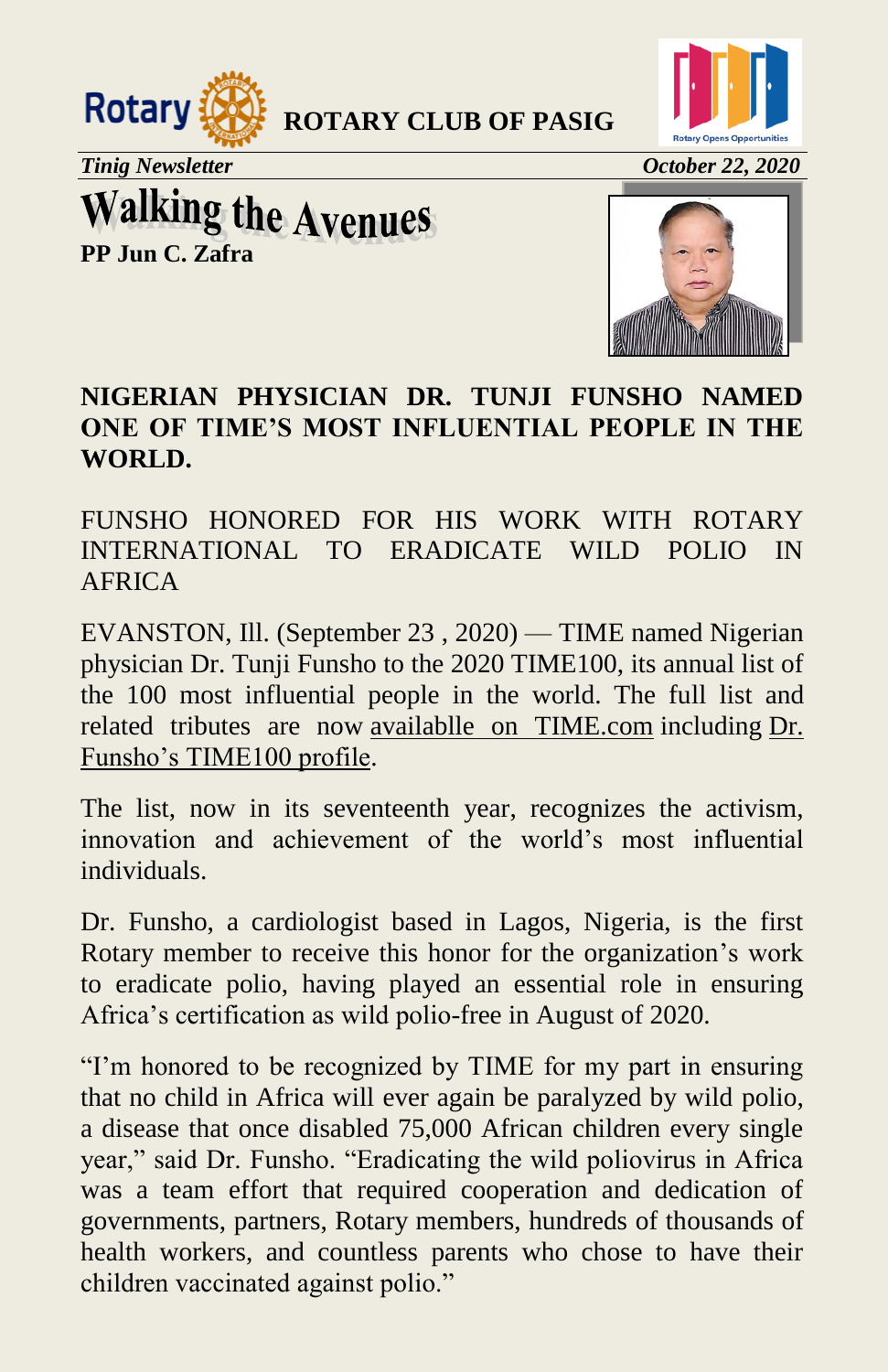



*Tinig Newsletter*  $October 22, 2020$ 

## **Walking the Avenues**

**PP Jun C. Zafra** 

*Continuation 1.* 

As the leader of Rotary's Nigeria National PolioPlus Committee, Funsho has worked alongside Rotary members throughout the country to raise awareness about the importance of polio immunization, encouraged governments and public figures to support polio eradication, and served as a vocal leader and advocate for Rotary's fight to end polio in Africa.

Dr. Funsho works closely with Rotary's partners in the Global Polio Eradication Initiative (GPEI): the World Health Organization (WHO), UNICEF, the U.S. Centers for Disease Control and Prevention, the Bill & Melinda Gates Foundation, and Gavi, the Vaccine Alliance. As a member of Nigeria's Presidential Task Force on Polio, he has coordinated immunization and advocacy campaigns with the Minister of State for Health and the Inter-Agency Coordination Committee for Polio Eradication. He has also worked closely with the Sir Emeka Offor Foundation, the Dangote Foundation, the Traditional Leaders Council and the Federation of Muslim Women's Association of Nigeria.

In August 2019, Nigeria reached three years without a case of wild poliovirus. Nigeria's progress, led by Rotary, its GPEI partners and local and national governments, was the result of decades of sustained efforts, including domestic and international financing, the commitment of hundreds of thousands of health workers, and innovative strategies to immunize children who previously couldn't be reached due to insecurity in the country's northern states.

On 25 August, the African region was certified wild polio-free. This historic announcement means that five of the WHO's six regions, representing more than 90 percent of the world's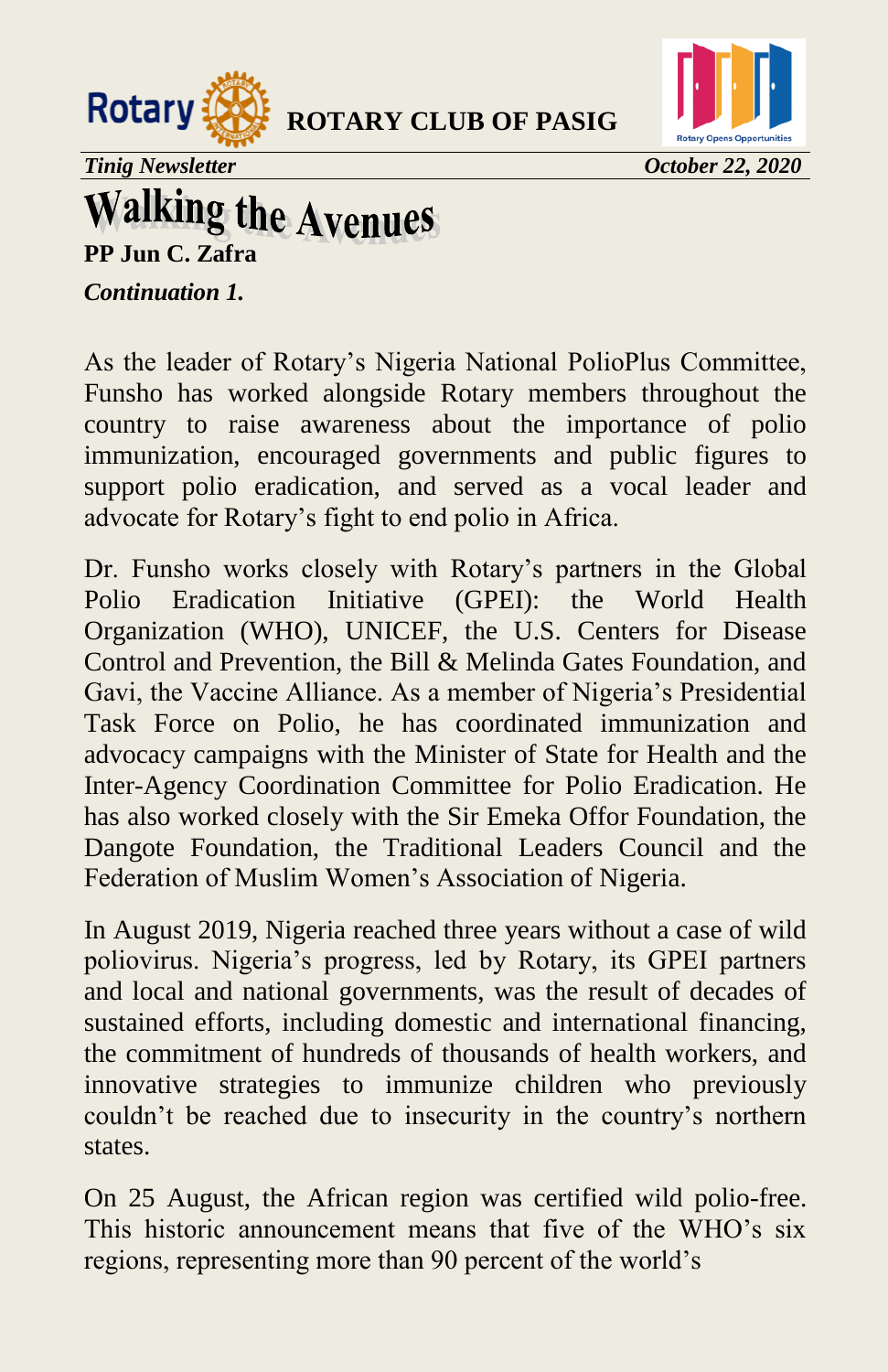



*Tinig Newsletter*  $October 22, 2020$ 

## **Iking the Avenues**

**PP Jun C. Zafra** 

*Continuation 2.* 

population, are now free of the wild poliovirus. The virus is now endemic in just two countries, Afghanistan and Pakistan.

Rotary's nearly 32,000 members in Africa have played a critical role in helping the region achieve its wild polio-free status by holding events to raise funds and awareness for polio, and working with world governments and national and local leaders to secure funding and support for polio eradication.

#### **About Rotary**

Rotary brings together a global network of volunteer leaders dedicated to tackling the world's most pressing humanitarian challenges. We connect 1.2 million members from more than 36,000 Rotary clubs in almost every country in the world. Their service improves lives both locally and internationally, from helping those in need in their own communities to working toward a polio-free world.

#### **About Rotary and Polio**

Rotary has contributed more than \$2.1 billion to fight polio, and countless volunteer hours since launching its polio eradication program, PolioPlus, in 1985. In 1988, Rotary formed the GPEI with the World Health Organization, UNICEF, and the U.S. Centers for Disease Control and Prevention. The Gates Foundation, and Gavi, the Vaccine Alliance later joined. When the initiative launched, there were 350,000 cases of polio every year. Today the incidence of polio has plummeted by more than 99.9 percent. Visit Rotary.org and endpolio.org for more about Rotary and its efforts to eradicate polio.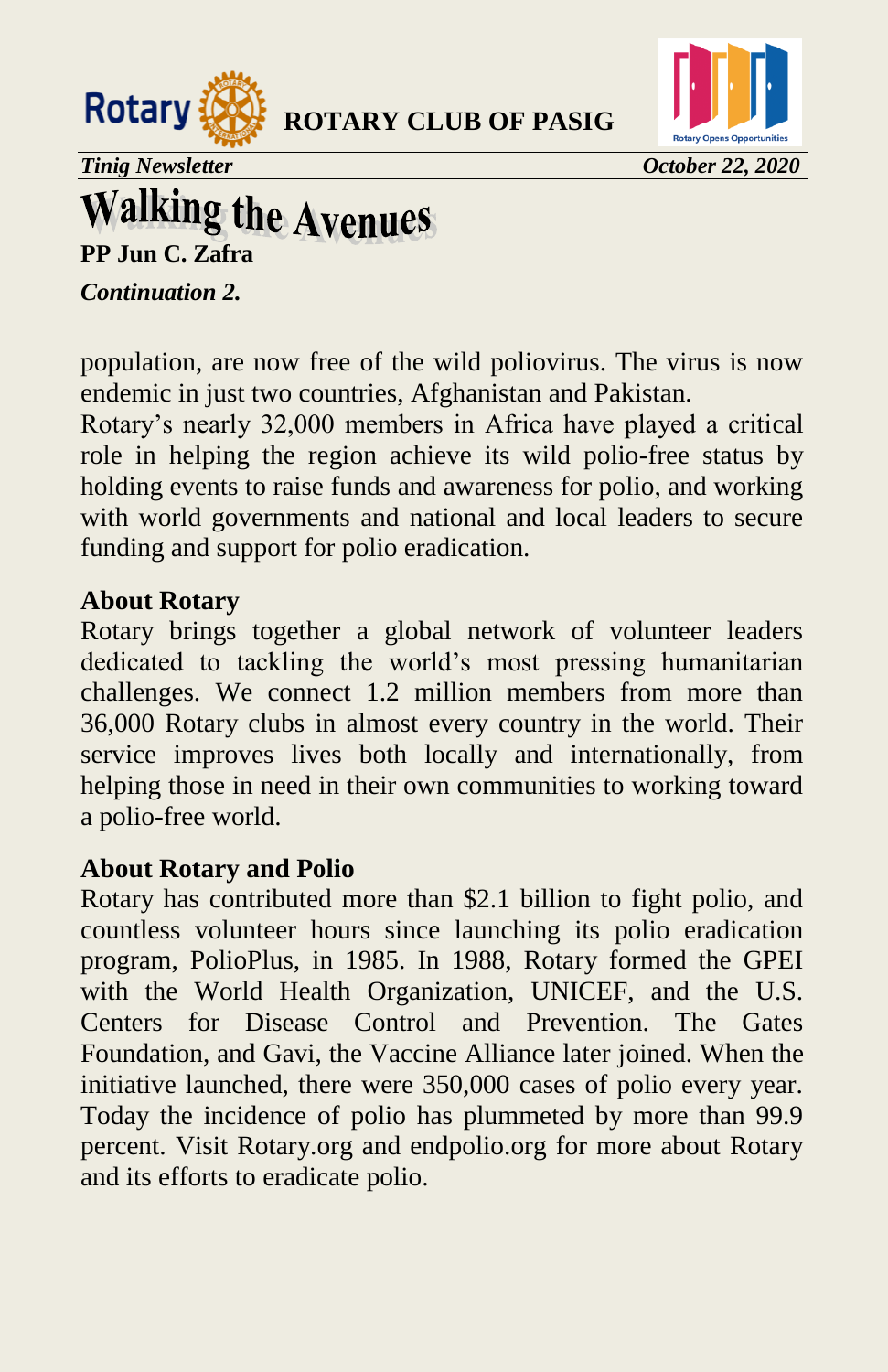



## **Meet Our Guest Speaker**



**RENE ANDREI Q. SAGUISAG, JR.** 

*To Shoot Better than Bird. Pass Better than Magic. Jump Higher than Michael.* 

But, God had other plans. Pursued a bachelor's degree in the **Sports Science** and was one of the pioneer graduates of said course from the **University of the Philippines College of Human Kinetics**. Prior to entering law school, he joined the Basketball Efficiency and Scientific Training Center (**BEST Center**) which would eventually land him a job as **Head Coach of the Assumption High School Basketball Team.** while assisting in its Grade School and College teams. He also served as **Fitness Coach** for *Bender and Strands Wellness Center*. Despite the rigors of the **Ateneo Law School**, he could not keep himself away from sports – it was during law school when he applied and successfully joined the equally demanding **U.P. Mountaineers** – where he felt at home with all its environmental advocacies.

With a rather thin resume but with a growth mindset, he was given a very big break in 2015 by his alma mater and was appointed as Basketball Commissioner for UAAP Season 78. He was to be reappointed for two more Seasons – a first they say, at least in recent memory. He also held the position of UAAP Executive Director in Season 80 – a first in UAAP History.

A son of his father, Atty. Rene Jr. or Rebo can't help but get involved in public interest cases as a member of the Movement of Attorneys for Brotherhood Integrity and Nationalism ("MABINI")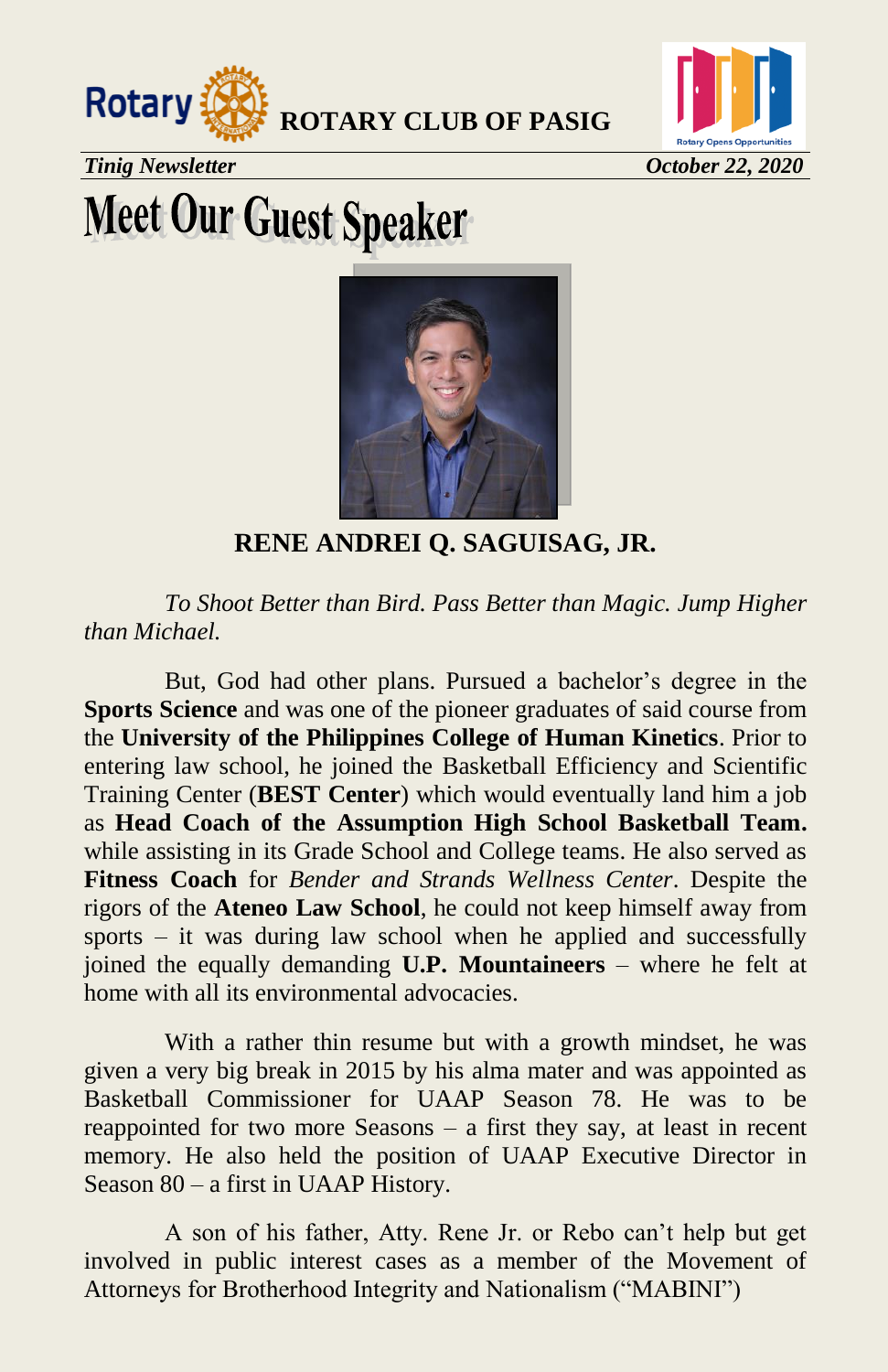



## **Meet Our Guest Speaker**

*Continuation 1.* 

where he worked with Atty. Abby Binay who later became Congresswoman of the  $2<sup>nd</sup>$  district Atty Rebo served as consultant to then Cong. Abby and was a volunteer in the latter's *Lingkod Bayan Caravan* providing monthly free legal aid to the constituents of Makati. Never wanted to be in politics, but finally decided to give it a shot in 2019 when given an opportunity by now Mayor Abby -- he won a seat in the Makati City Council.

The pandemic has rekindled his passion for cycling and is showing signs of GAS. He loves clowning around with his family.

Always willing to learn, he always takes time out to sharpen the saw and regularly attends seminars (and now webinars) either as a speaker or a guest but with the end goal of learning. And that is brought him here and looks forward to this fruitful exchange.

## **EDUCATIONAL ATTAINMENT**

ATENEO SCHOOL OF LAW *JD Law Program, 2004* 

UNIVERSITY OF THE PHILIPPINES Bachelor's Degree in Sports Science, 1997

## **CAREER HISTORY**

**Sangguniang Panglungsod, 1st Dist, Makati, 2019**

**UAAP Executive Director Seasons 80 to present** 

**UAAP Commissioner Seasons 78, 79, 80** 

**Samahang Basketbol ng Pilipinas,** Head, Referees Academy

NCAA Season 93 Deputy Commissioner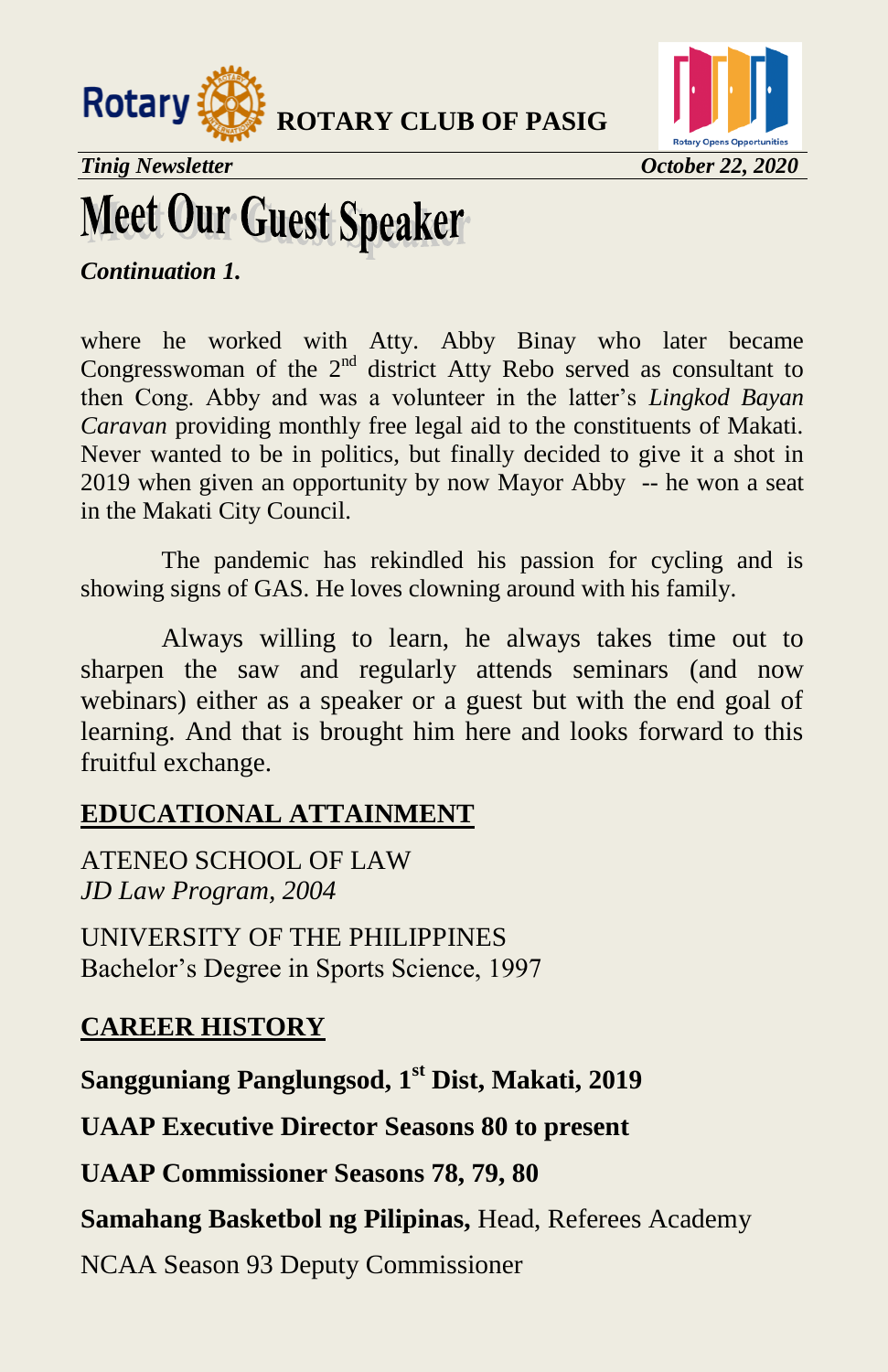



## **Meet Our Guest Speaker**

*Continuation 2.* 

Makabansa Basketball League Commissioner

Bicol Universities and Colleges Athletic League (BUCAL) Consultant

February 2017 to December 2017

• Consultant, Senate Electoral Tribunal (under the Office of Sen. Ma. Lourdes Nancy Binay).

January 2017 to present

- *Corporate Secretary, Covertlinks, Inc.*
- October 2016 to present
	- Convenor/Legal Counsel. **Mindanao Peace Games**

May 2016 to October 2018

• *Consultant to the Representative, 2nd District of Makati*

June 2014 to May 2016

• *Corporate Secretary and General Counsel, Terry's Selection, Inc..*

July 2013 to September 30, 2016

• *Legal Counsel, PSS Realty and Development Corp., 2/F Savana Commercial Center, 1203 P. Ocampo cor. Chino Roces Ave., Bgy. Sta. Cruz, Makati, 1205*

2008 to Present

• *Corporate Secretary, International Market Brands.*

April 2005 to July 2013

• *Associate, Saguisag and Associates, 4045 Bigasan St., Palanan, Makati City*

March 2008 to May 2016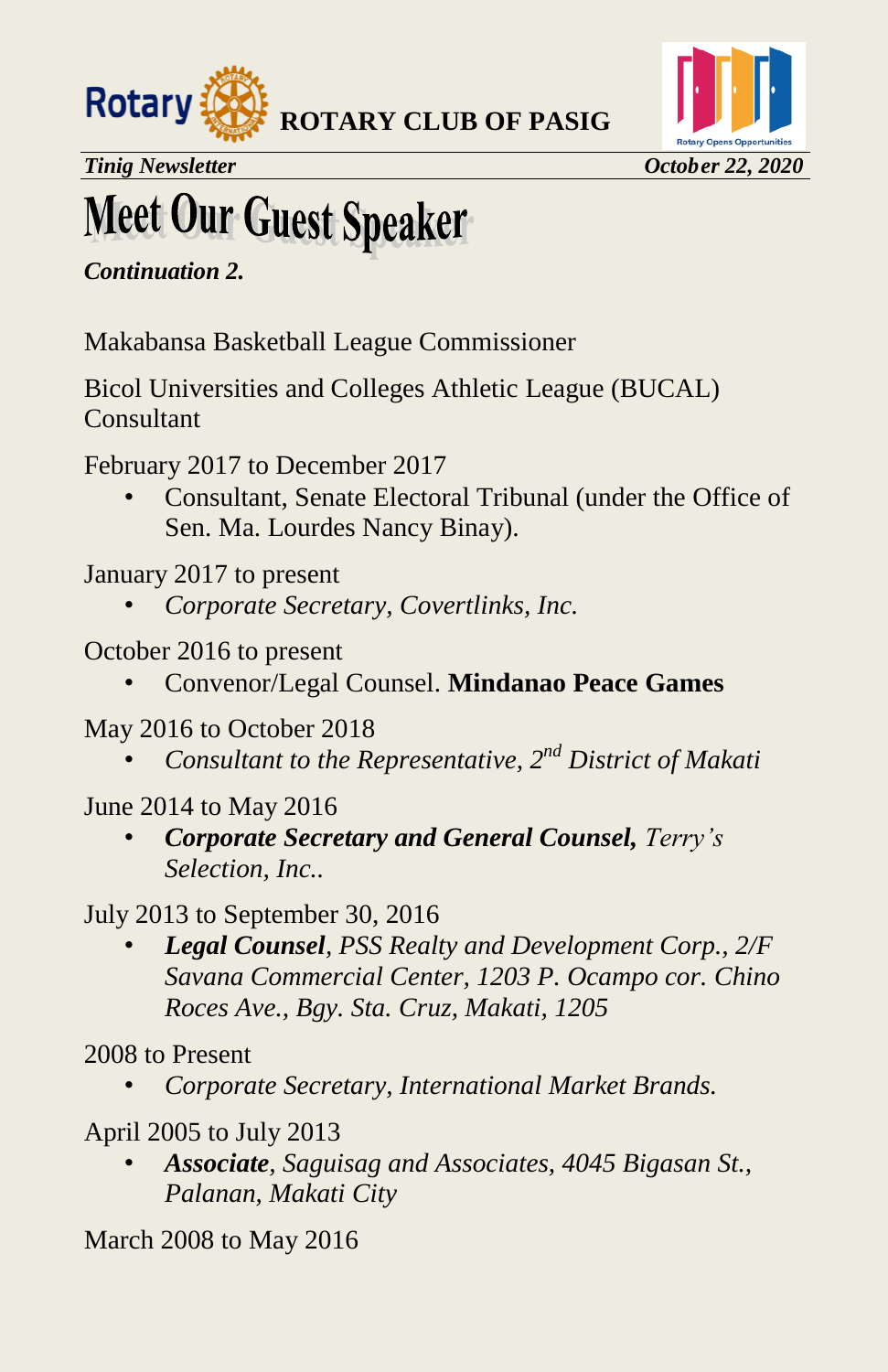



*Tinig Newsletter October 22, 2020* 

# **Meet Our Guest Speaker**

*Continuation 3.* 

• *Consultant to the Hon. Marilen Abigail Binay, Representative, 2nd District of Makati*

## Summer 1999 to April 2005

• *Paralegal, Saguisag and Associates, 4045 Bigasan St. Palanan, Makati City*

## **July 1997-March 1999**

• *Fitness Coach, Bender and Strands Wellness Center, Basement 2, Tower One, Ayala Avenue, Makati City*

## **June 1997-2003**

- *Head Coach, High School Basketball Team, Assumption College San Lorenzo*
- *Asst. Coach, Grade School Basketball Team, Assumption College, San Lorenzo*
- *Asst. Coach, College Basketball Team, Assumption College, San Lorenzo*
- *Moderator, Basketball Club, Assumption College, San Lorenzo*

#### **January 1993-March 1998**

• *Coach, Basketball Efficiency Scientific Training (BEST Center)*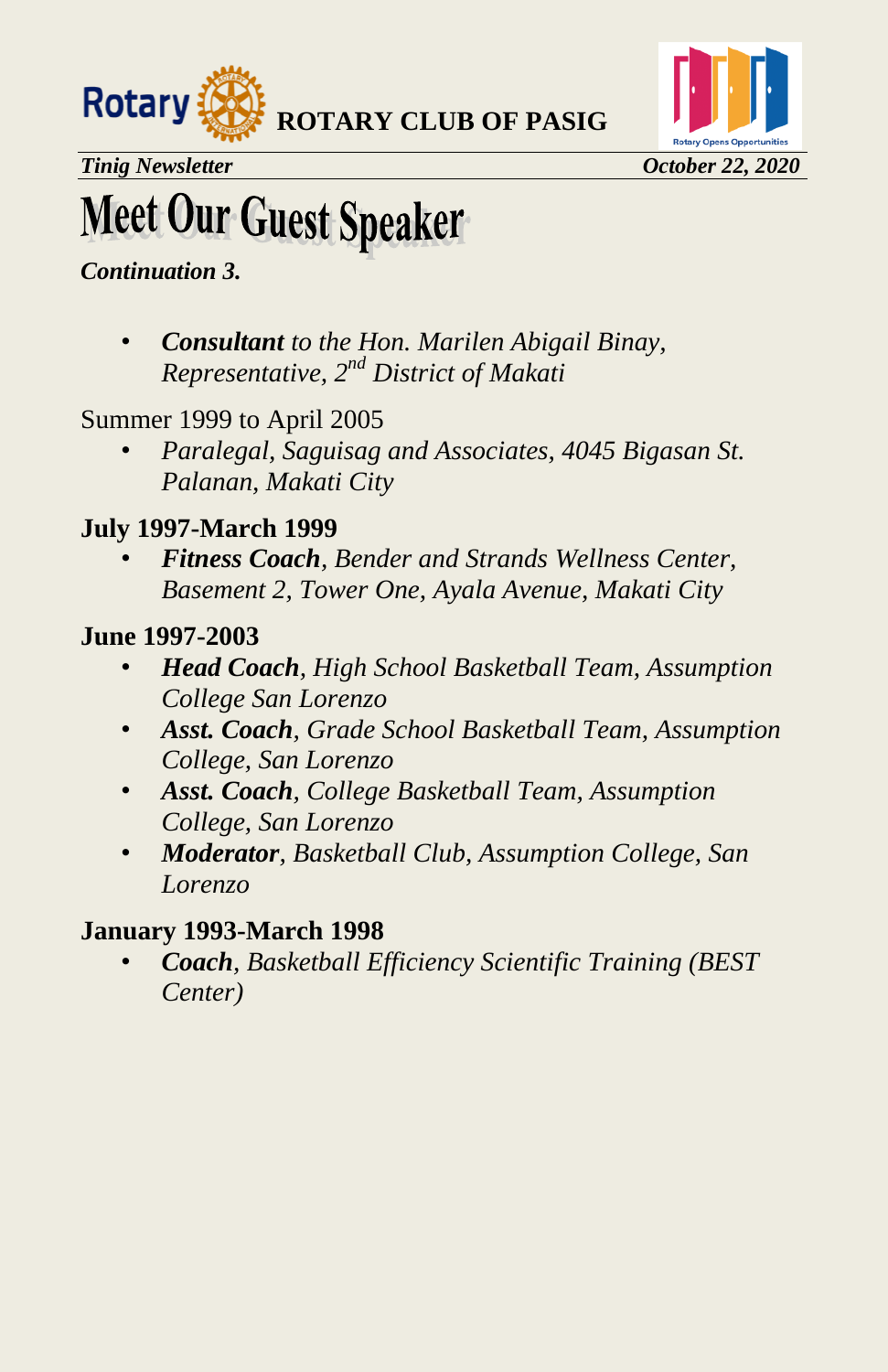



# **Tinig Tidbits**

**By: PP Peter M. Javier** 



## **DID YOU KNOW?**

- $\triangleright$  Cracking your knuckles does not hurt your bones. The sound you hear is just gas bubbles bursting.
- $\triangleright$  Sharks are the only animal that never get sick. They are even immune to every known disease including cancer.
- $\triangleright$  "The World" is a cruise ship where you can be a permanent resident and wake up in a different country every morning.
- Almost 14% of Google employees have never attended college.
- $\triangleright$  The sunset under the clouds looks like the sky is on fire.
- $\triangleright$  A bridge turns into an underwater tunnel connecting Denmark and Sweden.
- $\triangleright$  The smallest international bridge in the world connects Canada and the USA.
- $\triangleright$  The largest cave in the world is in Vietnam and is so big it has its own river, jungle and climate.
- $\triangleright$  The construction of the great wall of China took over 2000 years.
- $\triangleright$  The line that separates day and night sides on earth is called terminator.
- $\triangleright$  The pilot and co-pilot of a flight never eat the same meals in case one causes food poisoning.
- $\triangleright$  Approximately 62% of Americans have less than \$1,000 in their savings accounts and 21% don't even have a savings account.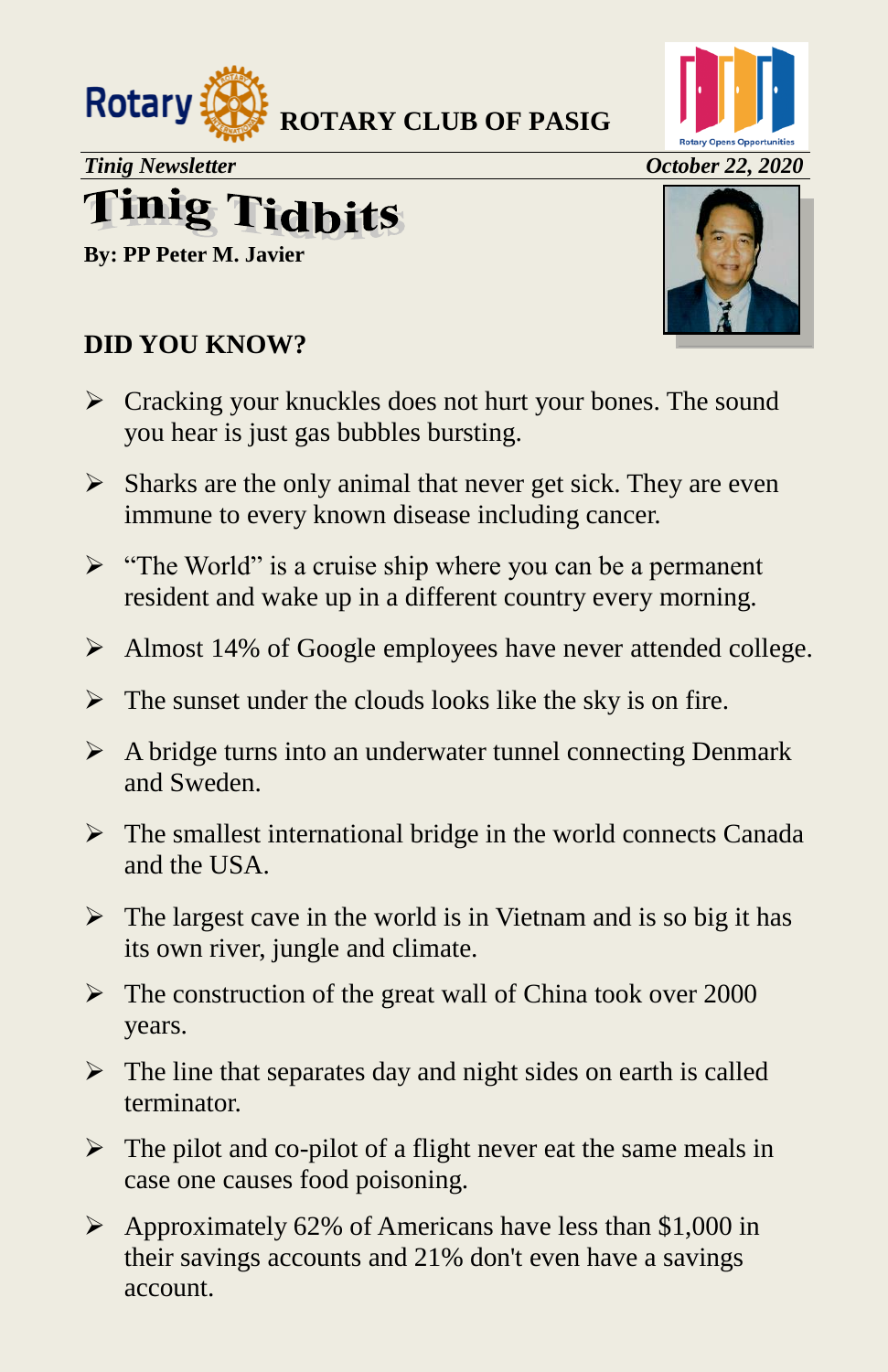

## *DECLARATION OF ROTARIANS IN BUSINESS AND PROFESSIONS*

#### *As a Rotarian engaged in a business or profession, I am expected to:*

- 1. Consider my vocation to be another opportunity to serve;
- 2. Be faithful to the letter and to the spirit of the ethical codes of my vocation, to the laws of my country, and to the moral standards of my community;
- 3. Do all in my power to dignify my vocation and to promote the highest ethical standards in my chosen vocation;
- 4. Be fair to my employer, employees, associates, competitors, customers, the public and all those with whom I have a business or professional relationship;
- 5. Recognize the honor and respect due to all occupations which are useful to society;
- 6. Offer my vocational talents: to provide opportunities for young people, to work for the relief of the special needs of others, and to improve the quality of life in my community;
- 7. Adhere to honesty in my advertising and in all representations to the public concerning my business or professions;
- 8. Neither seek from nor grant to a fellow Rotarian a privilege or advantage not normally accorded others in a business or professional relationship.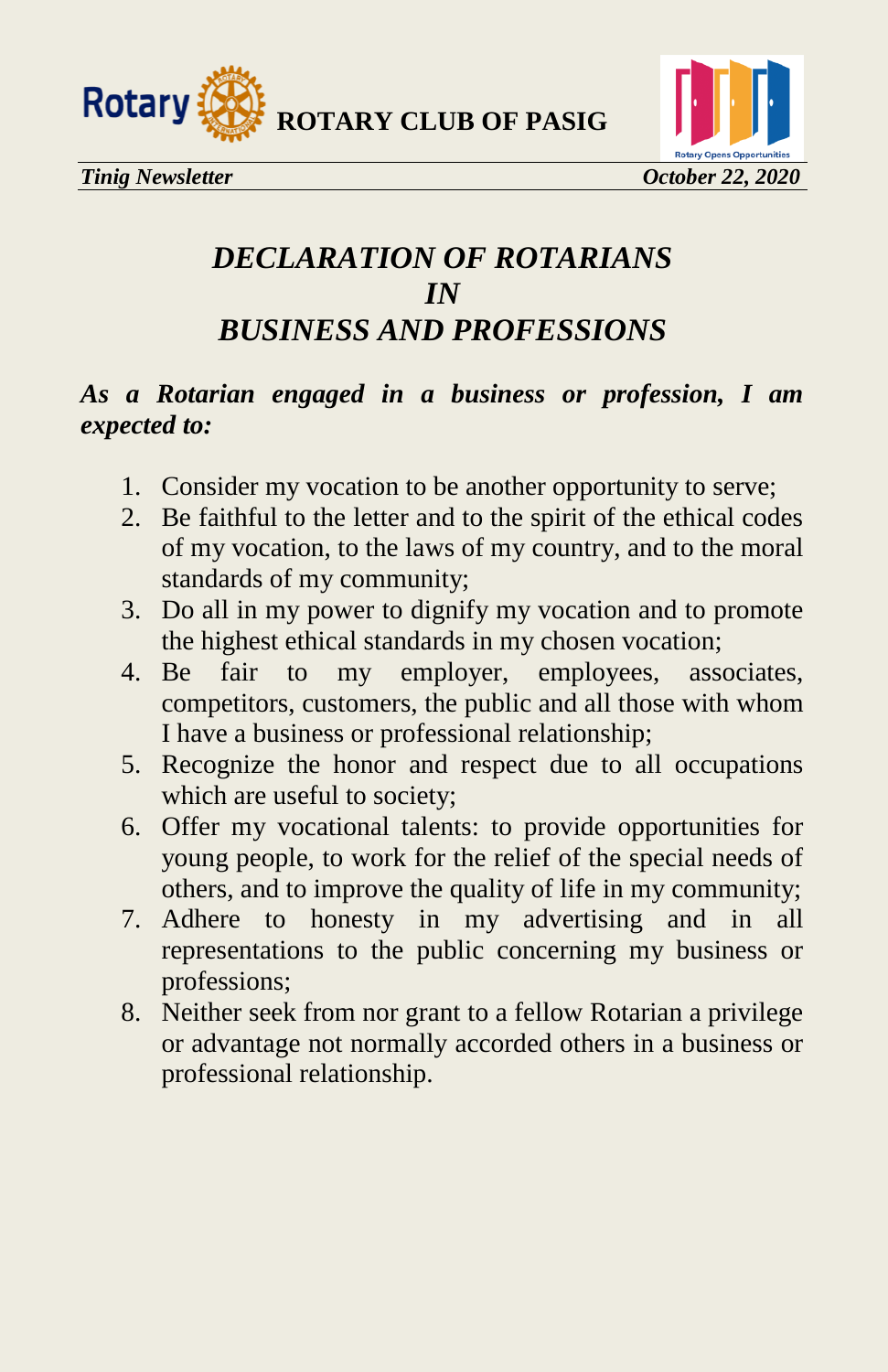



## *ROTARY CODE OF CONDUCT*

## *As a Rotarian, I will*

- 1. Exemplify the core value of integrity in all behaviors and activities
- 2. Use my vocational experience and talents to serve in Rotary
- 3. Conduct all of my personal, business, and professional affairs ethically, encouraging and fostering high ethical standards as an example to others
- 4. Be fair in all dealings with others and treat them with the respect due to them as fellow human beings
- 5. Promote recognition and respect for all occupations which are useful to society
- 6. Offer my vocational talents: to provide opportunities for young people, to work for the relief of the special needs of others, and to improve the quality of life in my community
- 7. Honor the trust that Rotary and fellow Rotarians provide and not do anything that will bring dis-favor or reflect adversely on Rotary or fellow Rotarians
- 8. Not seek from a fellow Rotarian a privilege or advantage not normally accorded others in a business or professional relationship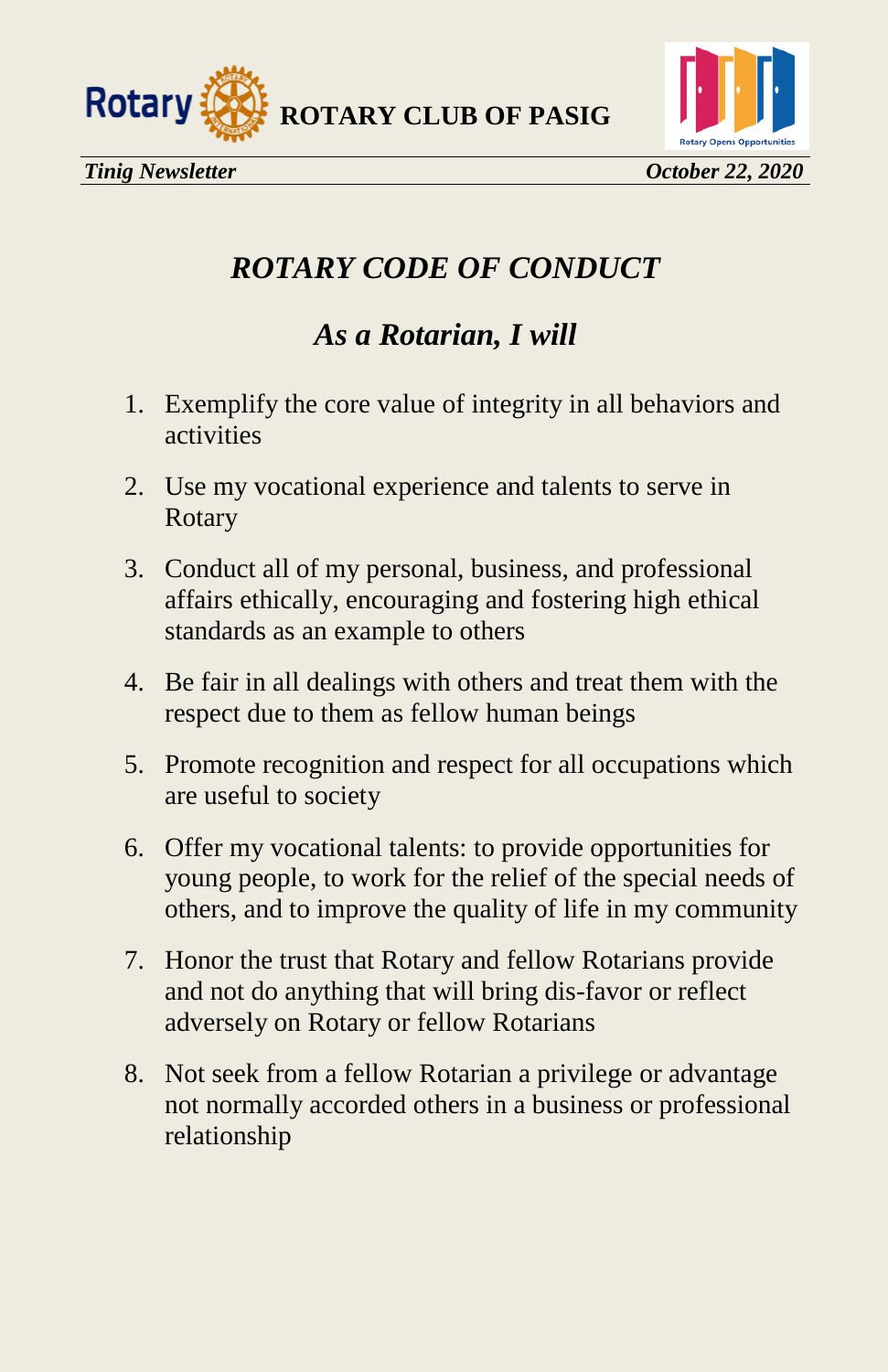



#### *PANGKAT NO. 1 PANGKAT NO. 4*

- **1. Pres. RJ Ermita Leader 1. Rel Gomez Leader**
- 
- 
- 
- 5. Rene Bocaya 5. Raj Cordova
- 6. Celso Ylagan 6. Vic Aquino
- 
- 
- 9. Arjan Ramnani 9. Alex Lacson
- 10. Marlo Guillano 10. Ping Tan
- 11. Manfred Guangko 11. Pal Bolivar
- 12. Sonny Samson 12. Carlo Doce
- 13. Allan Almazar 13. Jay Bautista

#### *PANGKAT NO. 2 PANGKAT NO. 5*

- **1. John Javier Leader 1. Jun Zafra Leader**
- 
- 3. Peping Mabanta 3. Ray Armas
- 
- 5. Nick de Guzman 5. Dennis Albano
- 
- 7. Sonny Rivera 7. Arnel Estaniel
- 8. Ben Baniel 8. Hermie Orbe
- 9. Raffy Garcia III 9. Vic Lim
- 10. Ramy Garcia IV 10. Nick Guzman
- 11. Garrick Ang 11 Tito Henson
- 
- 

- 
- 2. Bong Paloma Co-Leader 2. Adolf Aran Co-Leader
- 3. Wowie Benitez 3. Ike Ona
- 
- 
- 
- 7. Nesty Carolina 7. Edison Go
- 8. Esto Lichauco 8. Flor de Pano
- 
- 
- 
- 
- 

- 
- 2. Tony Diaz Co-Leader 2. Ed Evangelista Co-Leader
- 3. Ner Laino 3. Toti Buhain
- 4. Jing Jose 4. Bert Albano
	-
	-
- 7. Leo Barbo 7. James Porter
- 8. Philip Yoon 8. Chito Bernardo
	-
	-
	-
	-
	-

- 
- 2. Nicky Ty –Co-Leader 2. Jecko Santos Co-Leader
	-
- 4. Ogie Lim 4. Bebert Lacuna
	-
- 6. Vico Sotto 6. Totoy Bartolome
	-
	-
	-
	-
	-
- 12. Ferd Rivera 12. Johansson de Guzman
- 13. Johan Ramos 13. Vince Ermita

#### *PANGKAT NO. 3 PANGKAT NO. 6*

- **1. Ed Lucero Leader 1. Bart Ronquillo Leader**
	-
	-
- 4. Noel Go 4. Kell Ortega
- 5. Conrad Cuesta 5. Benny de Guzman
- 6. Louie Orosa 6. Albert Mendiola
	-
	-
- 9. Rhett Ermita 9. Topax Colayco
- 10. Peter Javier 10. Roman Romulo
- 11. Sammy Lazo 11. Chony Gimenez
- 12. Gerard Estrada 12. Jess Acantilado
- 13. Ato Basco 13. Nico David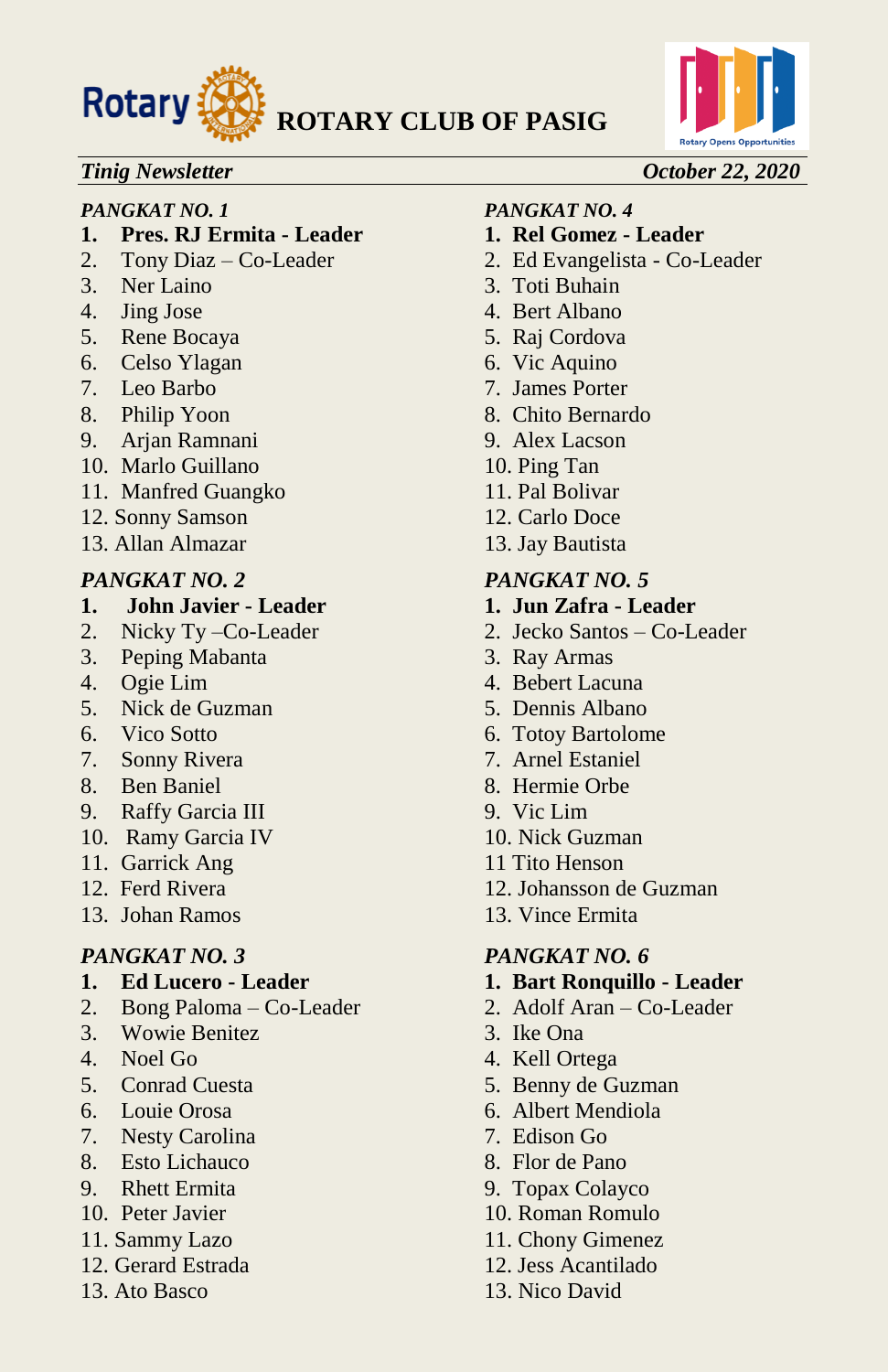



*Tinig Newsletter October 22, 2020* 

## **From the Secretary's Desk**

*Sec. PP John Javier* 



## **Attendance**

| % of Attendance $(10/15/20)$ 55% |  |
|----------------------------------|--|

#### **Birthday Celebrants for the Month of October 2020**

**Wedding Anniversaries for the Month of October 2020** 

#### **Guest and Visiting Rotarians**

1. Roland Vasquez, Host Dir. Sonny Rivera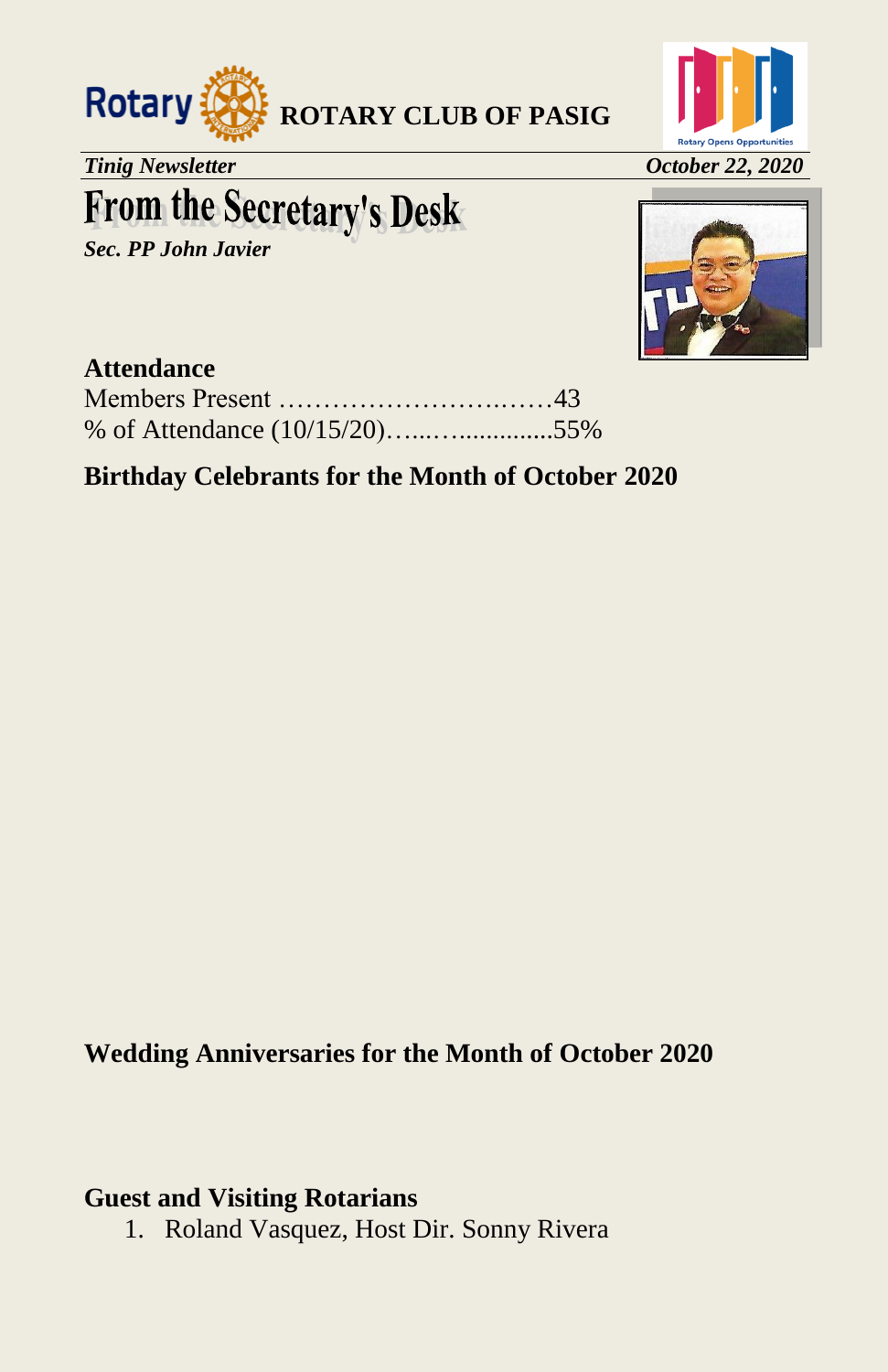





## **Officers and Directors**

**ROTARY CLUB OF PASIG (RY 2020-2021)**

**President** Renato Carlos "RJ" H. Ermita, Jr. **Vice President/PE** Roberto "Bart" C. Ronquillo **Club Secretary** PP Peter John "John" U. Javier **Treasurer** Rtn. James Philip Roland V. Porter

**DIRECTOR:** 

**Club Administration** PP Rogelio "Ogie" S. P. Lim **Membership** PP Aurelio "Rel" L. Gomez **Public Relations** Rtn. Garrick "Garrick" L. Ang **Service Community** Rtn. Francisco "Sonny" D.C. Rivera **The Rotary Foundation** PP Marcelo "Jun" C. Zafra, Jr. **Youth Service** PP Roy Eduardo "Ed" T. Lucero **Ex-Officio IPP Nick "Nick" C. Guzman** 

**Advisers:**  HOF/PP Rhett Ermita PP Conrad Cuesta Rtn. Ike Ona